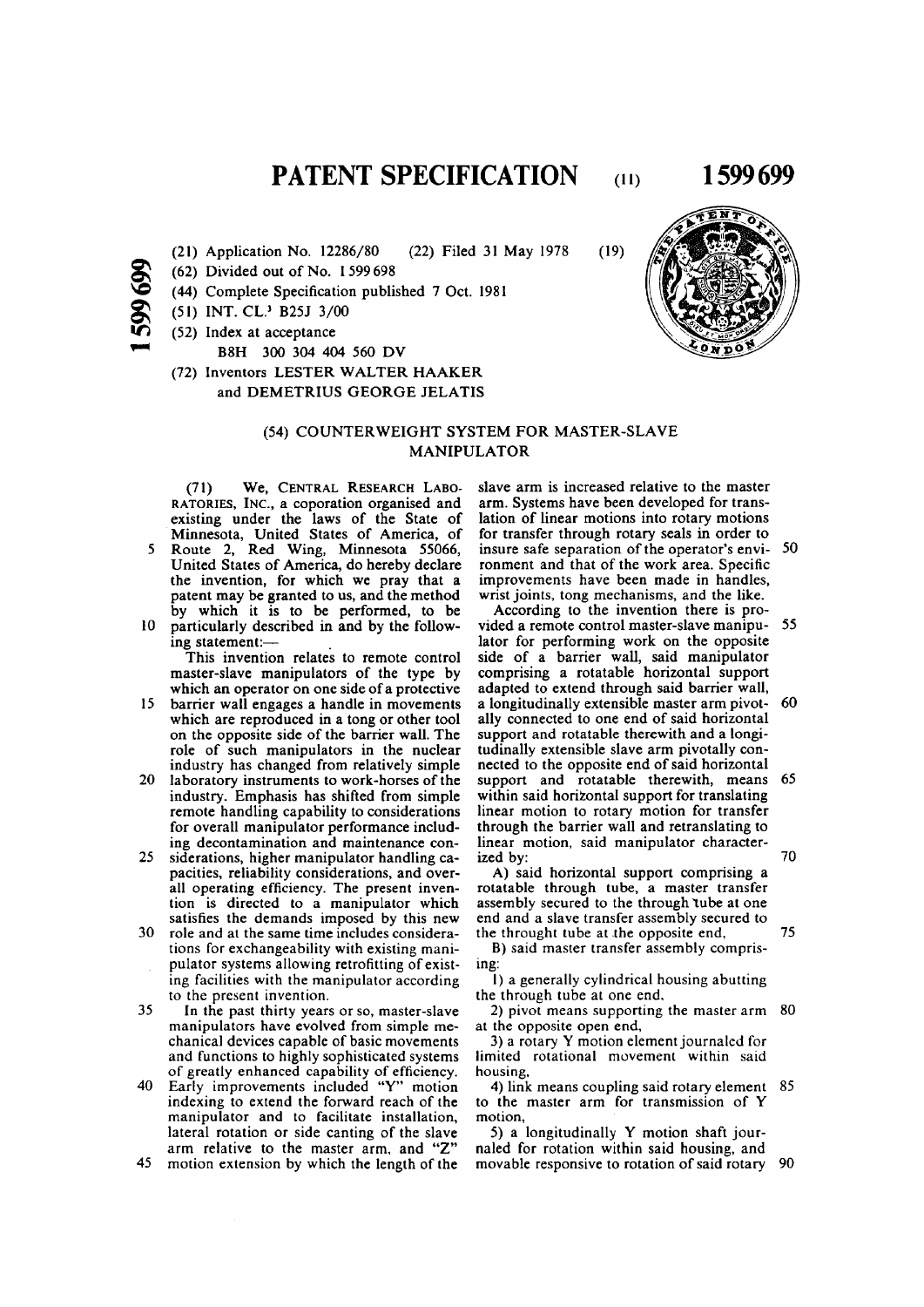**element, and** 

**C) dual counterweight means on said master transfer assembly operable in opposite directions responsive to rotation of said 5 Y-motion shaft.** 

**The manipulator according to the present invention is illustrated in the accompanying drawings in which like numerals refer to corresponding parts and in which:** 

**10 Figure I is an elevation, partly in section and partly broken away, showing the manipulator mounted in a protective barrier wall; Figure 2 is a front elevation, from the** 

**operator's point of view, of the master arm 15 subassembly of the manipulator shown partly in section and partly broken away;** 

**Figure 3 is a similar right side elevation of the master arm subassembly;** 

**Figure d is a left hand elevation of the 20 master transfer and rotary counterweight assembly of the manipulator;** 

**Figure 5 is a plan view, partly in horizontal section on the line 5—5 of Figure 4 and in the direction of the arrows, of the** 

**25 master transfer and rotary counterweight assembly;** 

**Figure 6 is a front elevation (operator's view) of the master transfer and rotary counterweight assembly;** 

**30 Figure 7 is a similar section on the line 7—7 of Figure 5;** 

**Figure 8 is a fragmentary section on the line 8—8 of Figure 7 showing the gear train for operating the rotary counterweights;** 

**35 Figure 9 is an end elevation from the wall side of the master transfer and counterweight assembly;** 

**Figure 10 is a fragmentary side elevation** 

**showing the slave end of the seal tube 40 assembly which extends through the barrier wall;** 

**Figure 11 is a horizontal section through the seal tube on the longitudinal axis thereof; Figure 12 is a vertical section through the** 

**45 seal tube on the line 12—12 of Figure 13 and in the direction of the arrows;** 

**Figure 13 is an end elevation of the slave arm end of the seal tube assembly;** 

**Figure 14 is an end elevation of the master 50 arm end of the seal tube assembly;** 

**Figure 15 is a horizontal section through the slave transfer assembly on the line 15- -15 of Figure 18 and in the direction of the arrows;** 

**55 Figure 16 is a vertical section through the slave transfer assembly on the longitudinal axis thereof:** 

**Figure 17 is an enlarged fragmentary section showing details of the mechanism for 60 transfer of Y motion from the seal tube;** 

**Figure 18 is an end elevation (operator's view) of the slave transfer assembly;** 

**Figure 19 is a section on the line 19—19 of Figure 15 and in the direction of the arrows;** 

65 **Figures 20 and 20A are a left side elevation** 

**of the slave arm assembly (from the operator's point of view), shown partly in section and partly broken away;** 

**Figure 21 is a rear (cell side) elevation of**  the slave pivot assembly;  $\overline{70}$ 

**Figure 22 is a left hand elevation thereof; and .** 

**Figure 23 is a top view thereof.** 

**The complete manipulator, of which the present invention is a part, and its mode of 75 operation, are fully illustrated and described in application No. 25607/78 (Serial No. 1599698), of which this application is a division. Only those parts of the manipulator which are directly related to the Y- 80 motion counterweight system are identified and described in detail herein. However, because the manipulator includes associated systems for performing other motions and functions, both independently and simulta- 85 neously with the Y motion counterweight system, other parts are necessarily shown in the drawings.** 

**Throughout this application the manipulator is described and illustrated in terms of a 90 single horizontal support with a single master arm and a single slave arm. It is to be understood, however, that in virtually all instances the manipulators are employed in laterally spaced pairs so that the operator, by 95 the use of two master control arms, is able to manipulate two slave arms in order to reproduce the action of a pair of hands in the remote area on the opposite side of the barrier wall. Although illustrated and de- 100 scribed with reference to a sealed manipulator, sealing is not an essential feature of the invention.** 

*General Arrangement of Parts (Figure 1):* **105 Referring now to the drawings, and particularly to Figure 1, the remote control masterslave manipulator according to the present invention comprises generally a master arm assembly, indicated generally at 10, con- 110 nected through a master transfer assembly, indicated generally at 11, to a horizontal seal tube assembly, indicated generally at 12. The seal tube assembly 12 functions, along with master and slave transfer assemblies, as a 115 horizontal support for the master and slave arms and extends through a generally vertical barrier or shielding wall 13, being mounted therein in a horizontal tube 14 secured so as to be structurally integral with 120 the wall. A slave arm assembly, indicated generally at 15, is pivotally connected to a slave transfer assembly, indicated generally at 16, which in turn is connected to the seal tube assembly 12 on the opposite side of the 125 barrier wall. Wall 13 is provided with a window 17 of approximately the same thickness as the wall.** 

**A handle 18 is secured to the wrist joint 19 at the lower end of the master arm assembly. 130**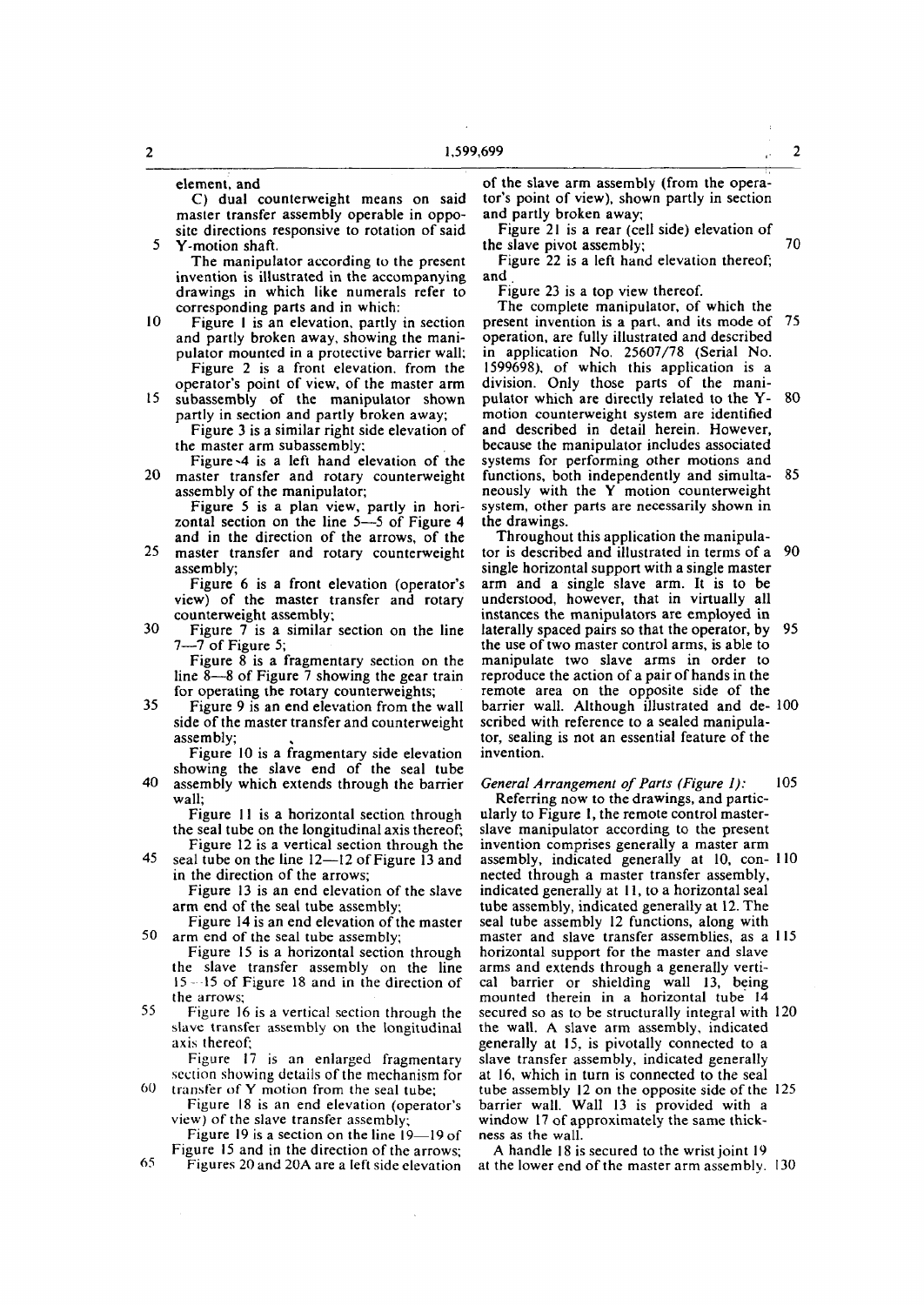**A tong 20, or other working tool, is secured to the wrist joint 21 at the lower end of the slave arm. In normal non-operating position, the master arm 10 and the slave arm 15 are** 

- **5 balanced to hang generally vertically. The master arm assembly 10 with its transfer assembly 11, the slave arm assembly 15 with its transfer assembly 16, and the seal tube assembly 12, are all completely separable**
- **10 units. These units are standardized and are interchangeable with different corresponding units in the event of failure or contamination or one or two of these units making up the manipulator, without the necessity of replac-**
- **15 ing all of the manipulator units. Connections are made through rotary mechanical couplings at the interface between adjacent units.**
- **As indicated in Figure 1, the slave arm 15 20 may be indexed forwardly or backwardly (in Y motion) relative to the master arm. The extended length of the slave arm (Z motion) can be indexed relative to the master arm. Also, as in Patent Specification No. 876,736,**
- **25 the slave arm may be indexed laterally (X motion) to the right or left relative to the master arm.**

*The Master Arm (Figures 1—3):* 

- **30 The master arm assembly includes a relatively stationary part or trunk tube comprising a pair of spaced apart parallel tubular guides 22 supported in an intermediate pivot frame 24 and secured at their respective ends**
- **35 in a top bracket 25 and bottom bracket 26. This relatively stationary part of the master arm is pivotally connected at 27 to the master transfer assembly 11 forming part of the horizontal support for the manipulator. The**
- **40 master arm also includes a relatively movable part comprising a boom tube 28 which is longitudinally reciprocable relative to the stationary part of the arm. The lower end of the movable boom tube carries a wrist joint**
- **45 which may be the type illustrated and described in Patent Specification No. 1,236,006.**
- *Master Transfer Assembly (Figures 1 and*  **50** *4—9):*

**The master transfer assembly, indicated generally at II, comprises part of the horizontal tubular support of the manipulator. The transfer assembly comprises an outer** 

- **55 housing 60, adapted to be fixed to and rotate with the seal tube assembly 12, and an inner housing 62 suitably journaled so as to be rotatable relative to the outer housing 60. Inner housing 62 carries a pair of spaced**
- **60 apart arms 64 and 66, the ends of which carry a pair of studs 68 and 70 on which the master arm assembly 10 is pivotally supported on pivot axis 27.**
- **Pivotal movement of the master arm as-65 sembly toward and away from the wall (Y**

**motion) is transmitted through a link, indicated generally at 128, pivotally connected at one end at 129 to the master arm pivot frame 24 and pivotally connected at the other end at 130 to an arm 131 coupled to a shaft 132 70 journaled for rotation within master transfer housing 60. Link 128 is preferably in the form of a screw actuator driven by electric motor 133. The link is flexibly coupled to compensate for lateral rotation. At the same 75 time, it forms a rigid connection for transmission of movement of the master arm about its pivot 27 to cause corresponding pivotal movement of the slave arm. By actuation of motor 133, the effective length of the link can 80 be increased or shortened to index the slave arm relative to the master arm.** 

**Shaft 132 is coupled to a rocker arm 134 which carries a bevel gear 135 which meshes with a further bevel gear 136 to rotate shaft 85 137 which terminates in coupling 138 for transmission of Y motion to the seal tube.** 

**The slave arm in Y motion is counterbalanced by a pair of oppositely movable counterweights 140 and 141 located on the 90 master arm side of the wall. The counterweights are carried by arms 142 and 143, respectively, which in turn are mounted for movement with rings 144 and 145, respectively, in face-to-face abutment and jour- 95 naled for rotation about master transfer housing 60. As best seen in Figures 7 and 8, rings 144 and 145 are adapted to be rotated in opposite directions in response to rotatation of Y motion shaft 137 in order to move 100 arms 142 and 143 and their counterweights 140 and 141 in opposite directions. A pinion gear 148 is mounted on Y motion shaft 137 for rotation therewith. Gear 148 meshes with gear 149 rotatable on stub shaft 150, which in 105 turn meshes with gear 151 rotatable on stub shaft 152. Gear 151 in turn meshes with ring gear 146 to rotate counterweight ring 144. Counterweight ring 145 is rotated in the opposite direction by virtue of gear 148 also 110 meshing with gear 153 rotatable on stub shaft 154 and meshing with ring gear 147.** 

**When the slave arm 15 is perpendicular to the horizontal axis of the manipulator through tube 12, the counterweight arms 142 115 and 143 are aligned and diametrically opposite arm 15 and the total mass moment of the counterweight system is adjusted to balance the slave arm. As the slave arm is displaced in Y motion, the counterweight arms are 120 displaced in opposite directions in X motion through angles equal to the Y motion displacement angle. Thus, by having a pair of equal weights 140 and 141 of suitable mass on arms 142 and 143, the balance is main- 125 tained at all times. Normally, manipulators are used in parallel pairs closely spaced within the reach of the operator and quite often simultaneously indexed in Y motion to reach a work object. As counterweight 140 of 130**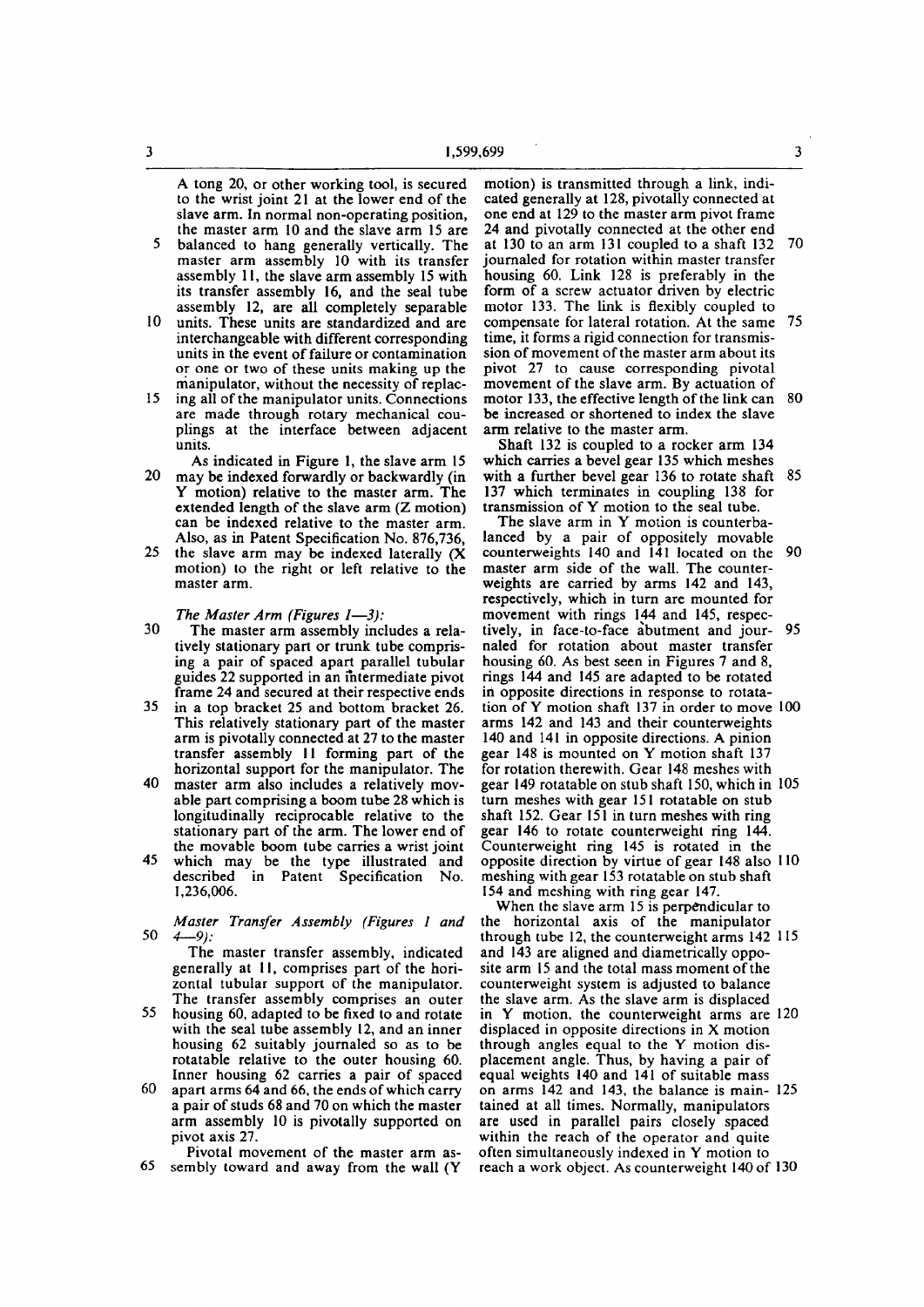a right manipulator is moved in one direction. the same counterweight of the adjacent left manipulator is moved in the same direction. In doing so, the path of left counter-

- 5 weight 140 may overlap the path of right counterweight 141 moving in the opposite direction. However, because of the method of mounting of the counterweights on opposite sides of the displaced counterweight arms,
- $10$  the counterweights are free to move relative to each other without interference. The motion transfer coupling 138 for Y motion protrudes from master transfer assembly end plate 164. A pair of locating and
- 15 orientation pins 165 and 166 also project from end plate 164 to assist in connection of the master transfer assembly to the seal tube assembly.
- 20 *Seat Tube Assembly (Figures 1 and 10—14):*  The horizontal seal tube assembly or through tube 12 is adapted to extend through the barrier wall mounted in horizontal tube 174. Tube 174 is sealed in the tube 14 in the
- 25 wall opening by compression seal rings 170 pressure applied to compression ring 171 by screws 172 to cause the rings to expand radially outwardly and tightly engage the surface of the opening in sealing relationship.
- 30 Tube 174A is journaled within tube 174 so as to be freely rotatable therein.

Tube 174A is sealed in tube 174 by means of an annular rotary shaft seal 173 which may be, for example, of the type shown and

35 described in Patent Specification No. 1,226,690 or equivalent shaft sealing means, such as the so-called "Ferro-Fluidic" type. The end plate 164 of the master transfer

assembly is adapted to fit in face-to-face

- 40 abutment with a mirror image end plate 175 of the seal tube (Figure 14). Orientation pins 165 and 166 of the master transfer assembly engage sockets 176 and 177, respectively, in the seal tube end plate. The two end plates 45 are secured together as by bolts or equivalent
- fastening means. Y motion master transfer coupling 138 engages seal tube coupling 183. Coupling 183 is splined to be rotatable with a horizontal shaft 189 which extends
- 50 through the length of the seal tube and terminates in a further coupling 195 in the seal tube end plate 196 at the slave end. Coupling 183 is spring loaded and provided with ratchet lock means for engaging similar
- 55 lock means in seal tube face plate 175 so that **upon** assembly and disassembly of the seal tube **and** master transfer assembly, the seal tube coupling and shaft retain their proper orientation. When the master transfer end
- $60$  plate is connected to the seal tube end plate, the master transfer couplings project sufficiently far that upon engagement with the corresponding seal tube couplings, the coupling IS3 on shaft 189 is forced toward the slave

means and permit rotation of the shaft.

Shaft 189 is provided with appropriate seals to prevent transmission of contaminating substances from the slave cell to the operator's area. Preferably these are Ferro- 70 Fluidic seals. Before terminating in coupling 195 in end plate 196, shaft 189 extends through an intermediate end plate 197 at the slave cell end of the seal tube. End plate 196 is movable relative to the intermediate end 75 plate 197 to facilitate coupling of the slave transfer assembly 16 to the seal tube.

### *Slave Transfer Assembly (Figures 1 and 15—19):* 80

The slave transfer assembly 16 is enclosed within a rigid tubular housing rigidly connected to and rotatable with the seal tube assembly 12. The slave transfer housing is provided with a pair of projecting ears 235 85 and 236 engageable, respectively, with the notched seats 227 of projecting arms 225 and 226 of the seal tube assembly. When the slave transfer assembly is seated between arms 225 and 226 of the seal tube, then movable end 90 wall 196 of the seal tube is retracted to expose the coupling 195. At the same time, as arms 225 and 226 are retracted with the end wall, the entire slave transfer assembly is pulled into contact with the seal tube such that 95 corresponding couplings are engaged for continued transfer of the various functional rotary motions. Thus, Y motion coupling 195 engages coupling 245. Locating pins 228 and 229 engage sockets 247 and 248 in the slave 100 transfer assembly to insure proper engagement of the various couplings.

Coupling 245 is connected for rotation of horizontal shaft 255. As in the case of the seal tube coupling, slave transfer coupling 245 is 105 splined to be rotatable with shaft 255 and longitudinally movable with respect to that shaft. The coupling is spring loaded and provided with ratchet lock means for maintaining the proper orientation of the coupling 110 and shaft. When the slave transfer assembly is coupled to the seal tube assembly, the coupling is forced inwardly against spring pressure and the ratchet lock is released and the transfer shaft is properly oriented with 115 the corresponding seal tube shaft.

Shaft 255 terminates in a bevel gear 265. Y motion bevel gear 265 meshes with bevel gear 275 coupled to rotate a rocker arm 277 which is journaled on transverse shaft 278 in 120 the slave transfer housing. A pair of tie rods 279 and 280 are pivotally connected at 281 and 282, respectively, to the rocker arm 277 for pivotal movement of the slave arm about pivot axis 283. The slave arm is supported on 125 a pair of pivot stub shafts 284 and 285 supported, respectively, in arms 286 and 287 extending from the slave transfer housing.

65. arm sufficiently far to release the locking

*Slave Arm Assembly (Figures I, 20 and 20A):* 130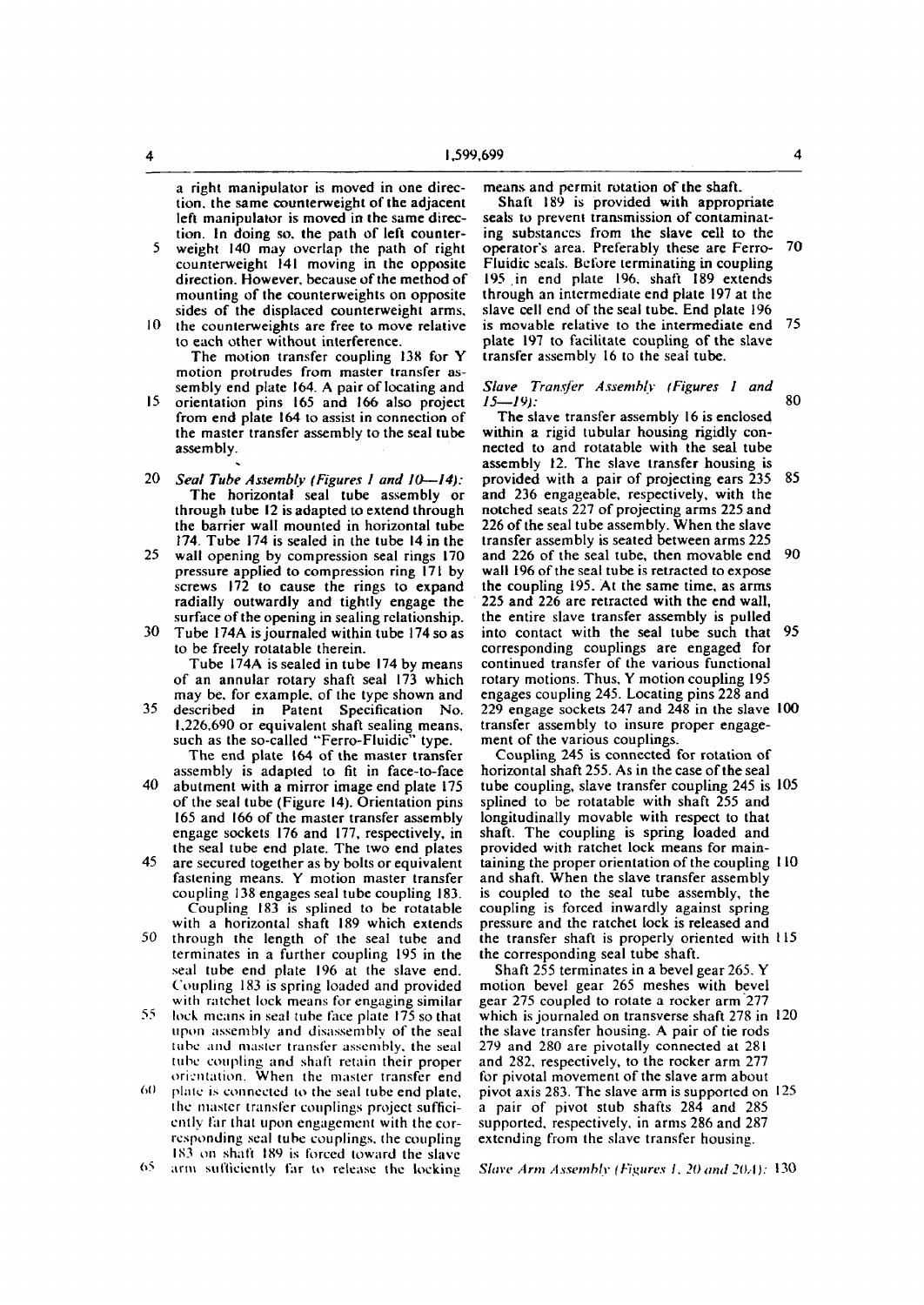**The slave arm assembly 15 is supported in arms 286 and 287 of the slave transfer assembly 16 for pivotal movement about pivot axis 283. Pivot bushings 298 and 299** 

**5 (slave pivot assembly Figures 21—23) engage pivot stub shafts 284 and 285, respec**tively, of the slave transfer assembly. Tie rod **279 is pivotally connected at 300 and tie rod 280 is pivotally connected at 301 to the slave** 

- **10 pivot housing 302. It will be seen that as the rocker arm 277 in the transfer assembly is rotated, the tie rods are moved in opposite directions to rotate the slave arm on the pivot axis 283 in response to corresponding move-**
- **15 ment of the master arm or by action of the Y indexing mechanism.**

**The slave arm is comprised of a plurality of telescoping tubular segments, a trunk tube 305, an intermediate tube 306 of lesser** 

- **20 diameter, and a boom tube 307 of still lesser diameter. A wrist joint 21 corresponding to the master arm wrist joint 19 is mounted in the bottommost end of the boom tube 307.**
- **25 Attention is hereby directed to the claims od our copending Application No. 25607/78 (Serial No. 1599698) and our copending Divisional Application No. 12287/80 (Serial No. 1599700).**
- **30**

### **WHAT WE CLAIM IS:—**

**1. A remote control master-slave manipulator for performing work on the opposite side of a barrier wall, said manipulator** 

- **35 comprising a rotatable horizontal support adapted to extend through said barrier wall, a longitudinally extensible master arm pivotally connected to one end of said horizontal support and rotatable therewith and a longi-**
- **40 tudinally extensible slave arm pivotally connected to the opposite end of said horizontal support and rotatable therewith, means within said horizontal support for translating linear motion to rotary motion for transfer**
- **45 through the barrier wall and retranslating to linear motion, said manipulator characterized by:**

**A) said horizontal support comprising a rotatable through tube, a master transfer** 

**50 assembly secured to the through tube at one end and a slave transfer assembly secured to the through tube at the opposite end,** 

**B) said master transfer assembly comprising:** 

- **55 |) a generally cylindrical housing abutting the through tube at one end.** 
	- **2) pivot means supporting the master arm at the opposite open end.**
- **3) a rotary Y motion element journaled 60 for limited rotational movement within said housing,** 
	- **4) link means coupling said rotary element to the master arm for tranmission of Y motion.**
- **65 5) a longitudinal Y motion shaft jour-**

**naled for rotation within said housing, and movable responsive to rotation of said rotary element, and** 

**C) dual counterweight means on said master transfer assembly operable in oppo- 70 site directions responsive to rotation of said Y-motion shaft.** 

**2. A manipulator according to Claim I wherein said counterweight means comprises: 75** 

**A) a pair of concentric rings journaled for rotation about said master transfer housing adjacent the through tube end thereof,** 

**B) an annular ring gear within each of said rings,** 80

**C) a radial arm extending outwardly from each of said rings and a weight on each of said arms,** 

**D) gear means interconnecting said Y motion shaft and ring gears for rotation of 85 the ring gears in opposite directions.** 

**3. A manipulator according to Claim 1 wherein said counterweight means comprises:** 

**A) a pair of concentric rings journaled for 90 rotation about said master transfer housing adjacent the through tube end thereof,** 

**B) an annular ring gear within each of said rings,** 

**C) a radial arm extending outwardly from 95 each of said rings and a weight on each of said arms,** 

**D) a first pinion gear on said Y motion shaft,** 

**E) a second gear engaged with said first 100 gear and with one of said ring gears to rotate one of the weights in one direction, and** 

**F) a third and fourth gear engaged with each other, said third gear engaged with said first gear and said fourth gear engaged with 105 the other of said ring gears to rotate the other of said weights in the opposite direction.** 

**4. A manipulator according to Claim 2 wherein the weight on one of said radial arms is displaced forwardly of that arm and 110 the weight on the other of said arms is displaced rearwardly of that other arm.** 

**5.** A manipulator according to Claim 1 **wherein:** 

**A) a gear is mounted on said rotary 115 element.** 

**B) a further gear is mounted on said Y motion shaft, and** 

**C) said gears are in engagement for rotation of said shaft responsive to move- 120 ment of the rotary element.** 

**6. A manipulator according to Claim 5 wherein:** 

**A) said rotary member is a rocker arm journaled for pivotal movement about a 125 transverse axis, and** 

**B) said engaging gears on said rotary element and longitudinal Y motion shaft are bevel gears.** 

**7. A manipulator according to Claim 1 130** 

 $\tilde{S}$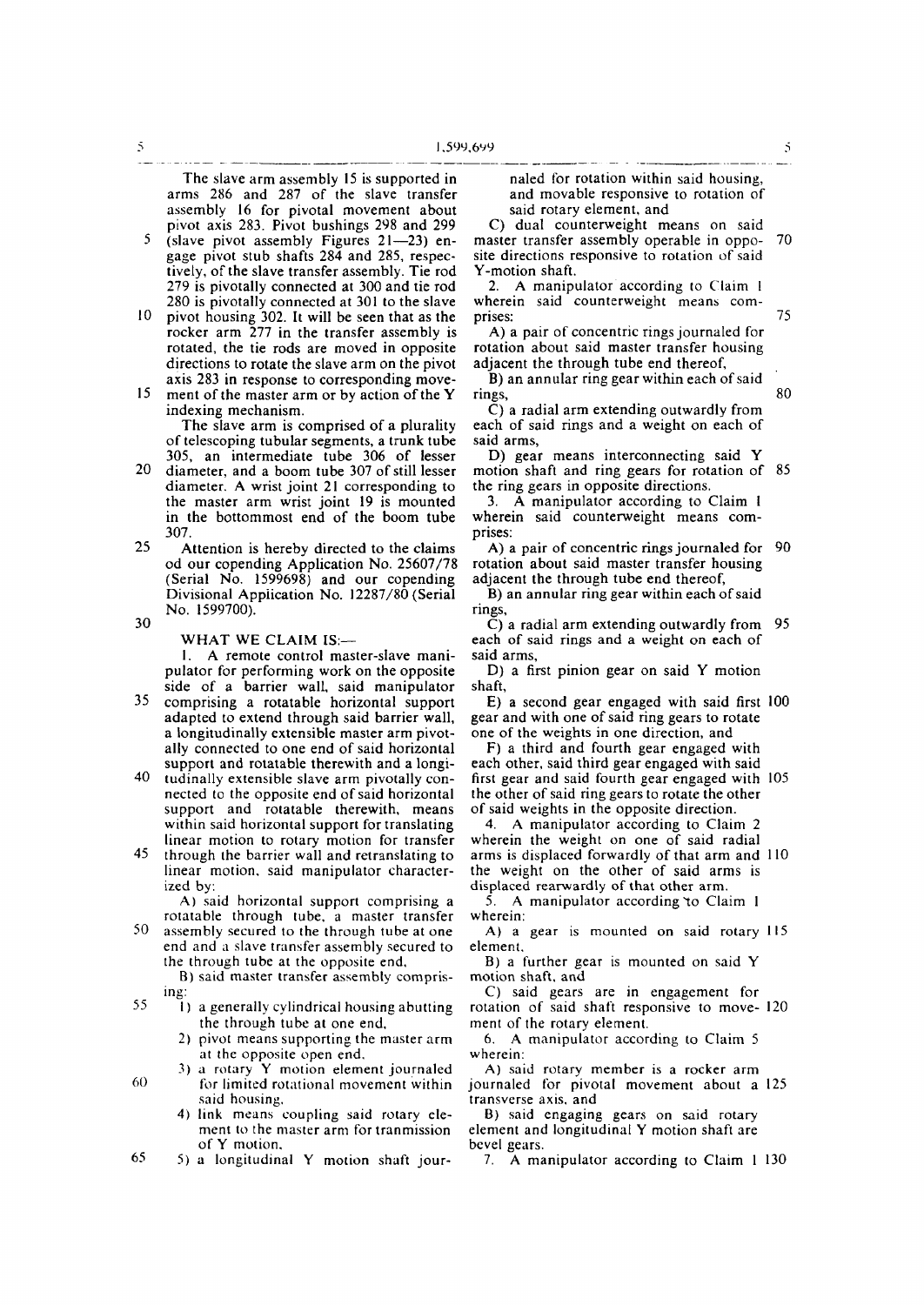wherein said link means is a screw actuator driven by an electric motor.

For the Applicants:<br>FRANK B. DEHN & CO.,<br>Chartered Patent Agents,<br>Imperial House,<br>15—19 Kingsway,<br>London WC2B 6UZ.

Printed for Her Majesty's Stationery Office by Burgess & Son<br>(Abingdon) Ltd.—1981. Published at The Patent Office,<br>25 Southampton Buildings, London, WC2A 1AY,<br>from which copies may be obtained.

 $\ddot{\phantom{0}}$ 

 $\mathcal{L}_{\mathcal{A}}$ 

 $\boldsymbol{6}$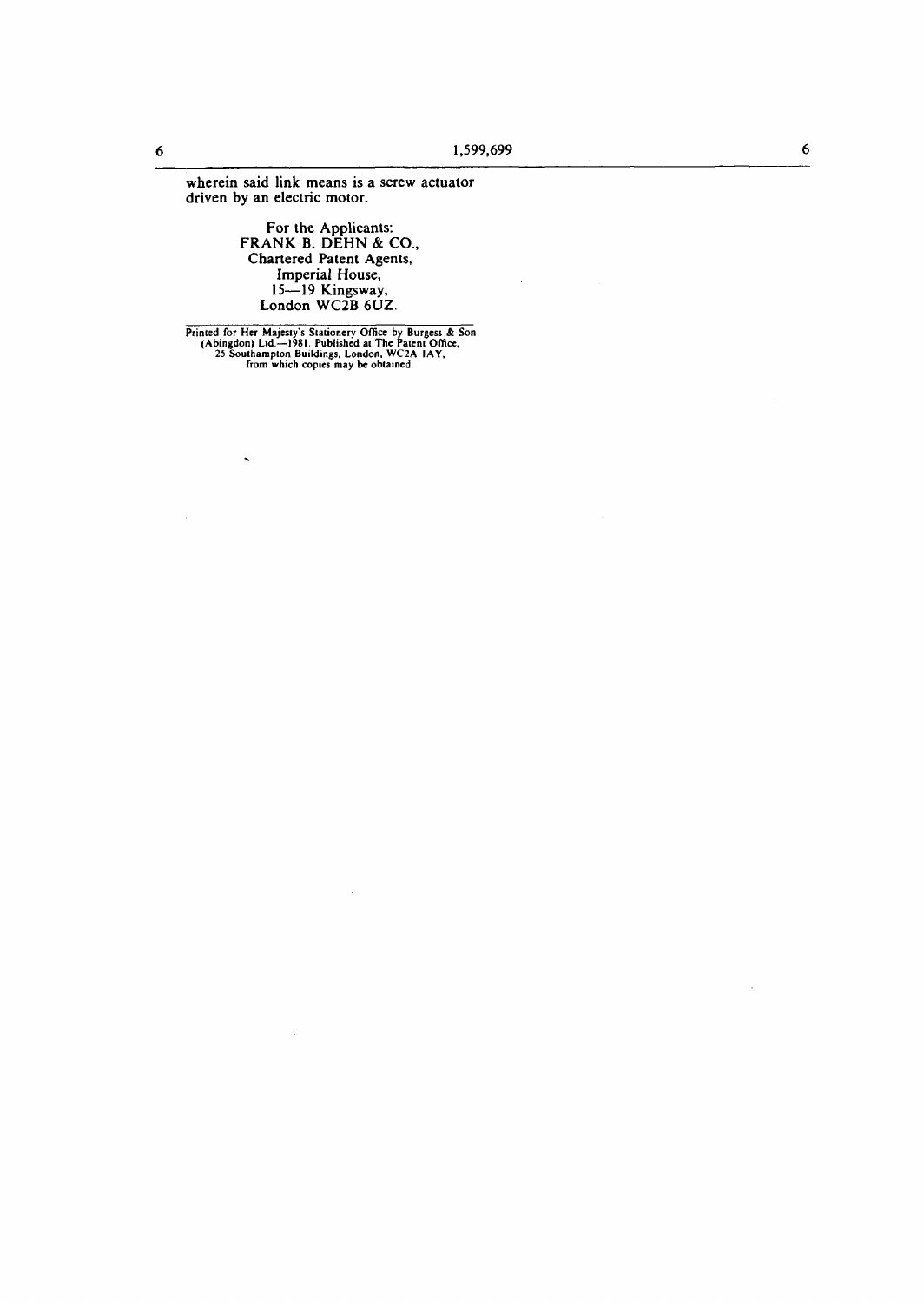# This drawing is a reproduction of<br>the Original on a reduced scale<br>Sheet 1 15 SHEETS

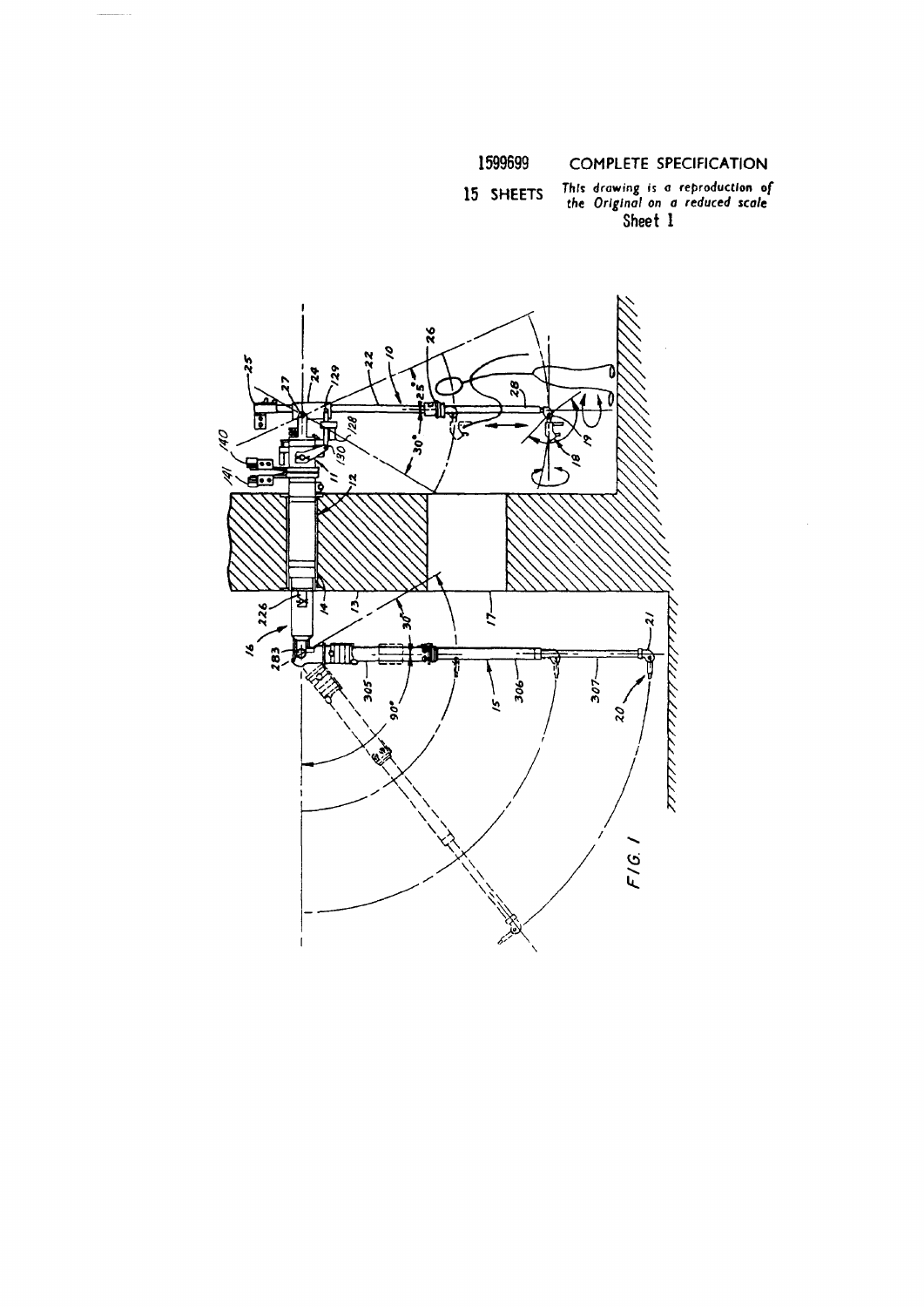This drawing is a reproduction of<br>the Original on a reduced scale 15 SHEETS Sheet 2



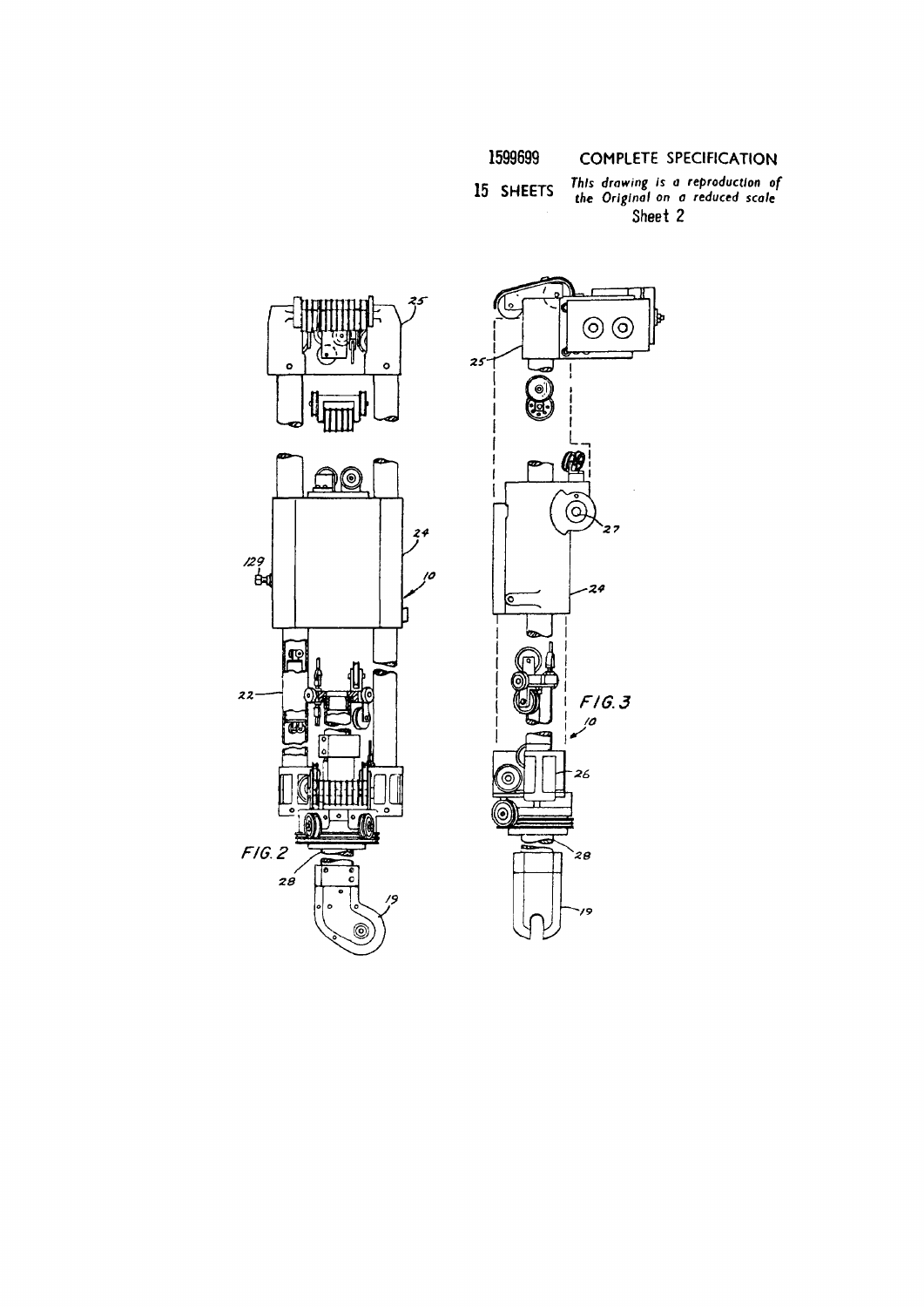### This drawing is a reproduction of<br>the Original on a reduced scale 15 SHEETS Sheet 3

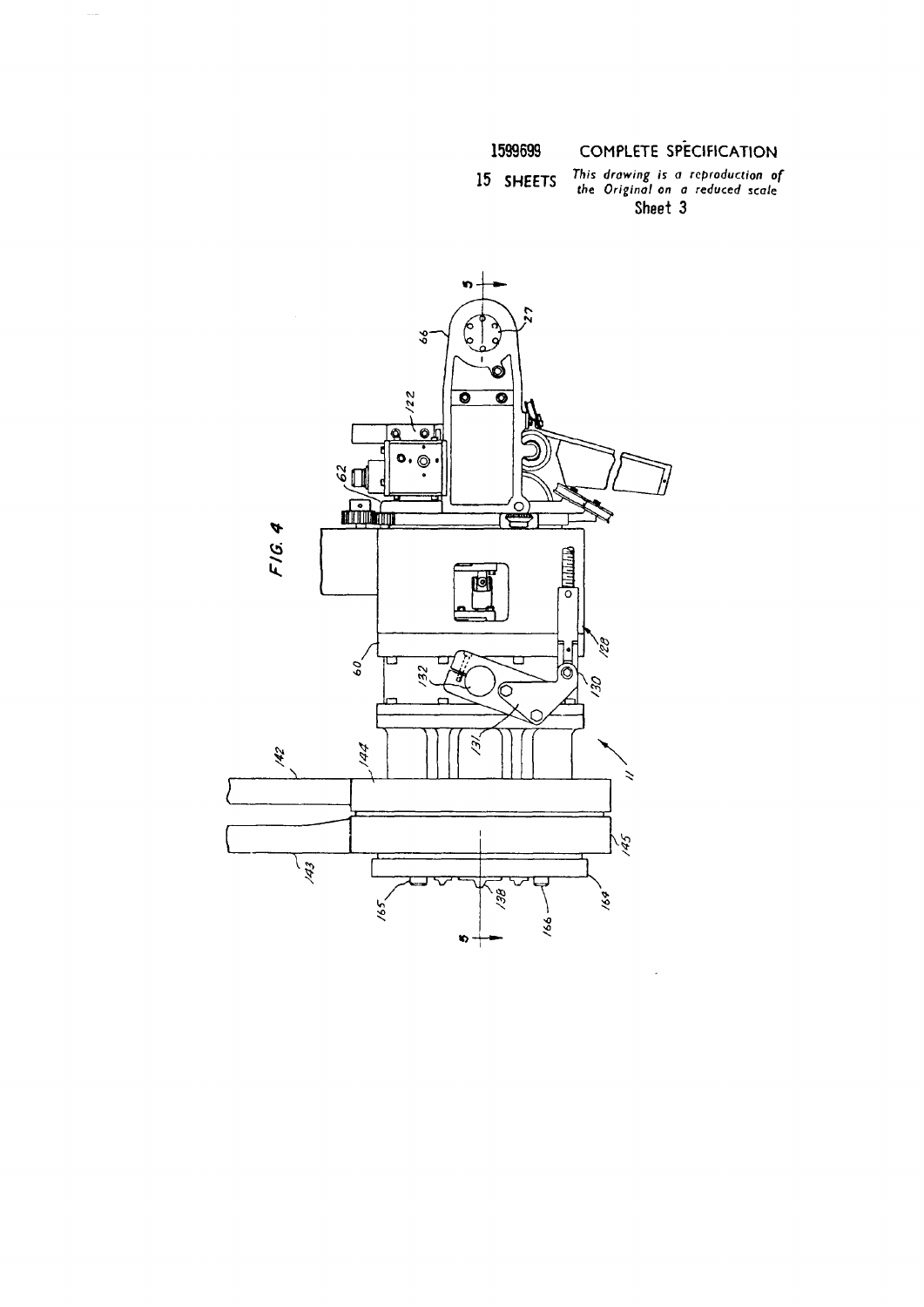## 1599699

## **COMPLETE SPECIFICATION**

This drawing is a reproduction of<br>the Original on a reduced scale<br>Sheet 4 15 SHEETS

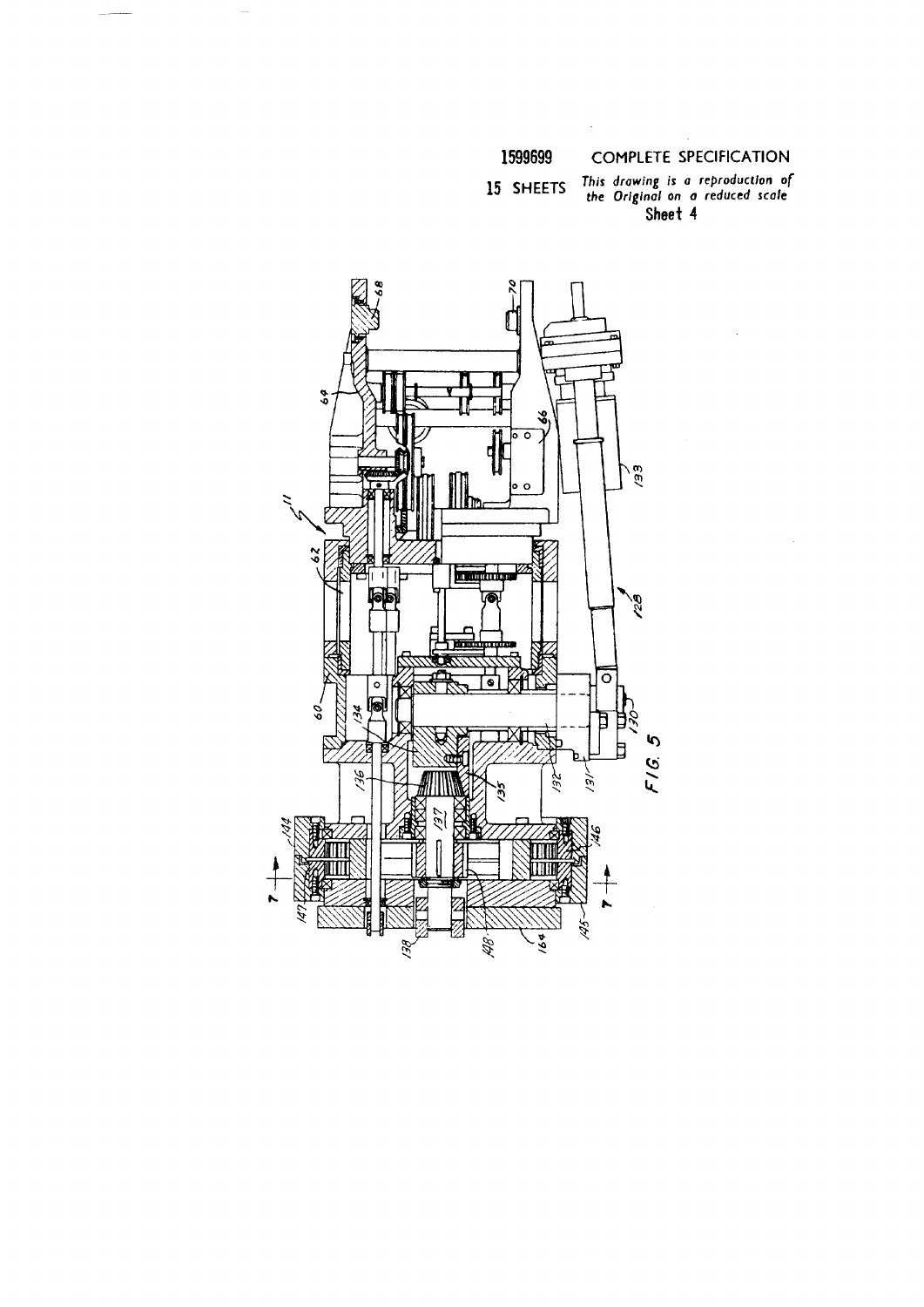1599699

**COMPLETE SPECIFICATION** 

This drawing is a reproduction of<br>the Original on a reduced scale<br>Sheet 5 15 SHEETS

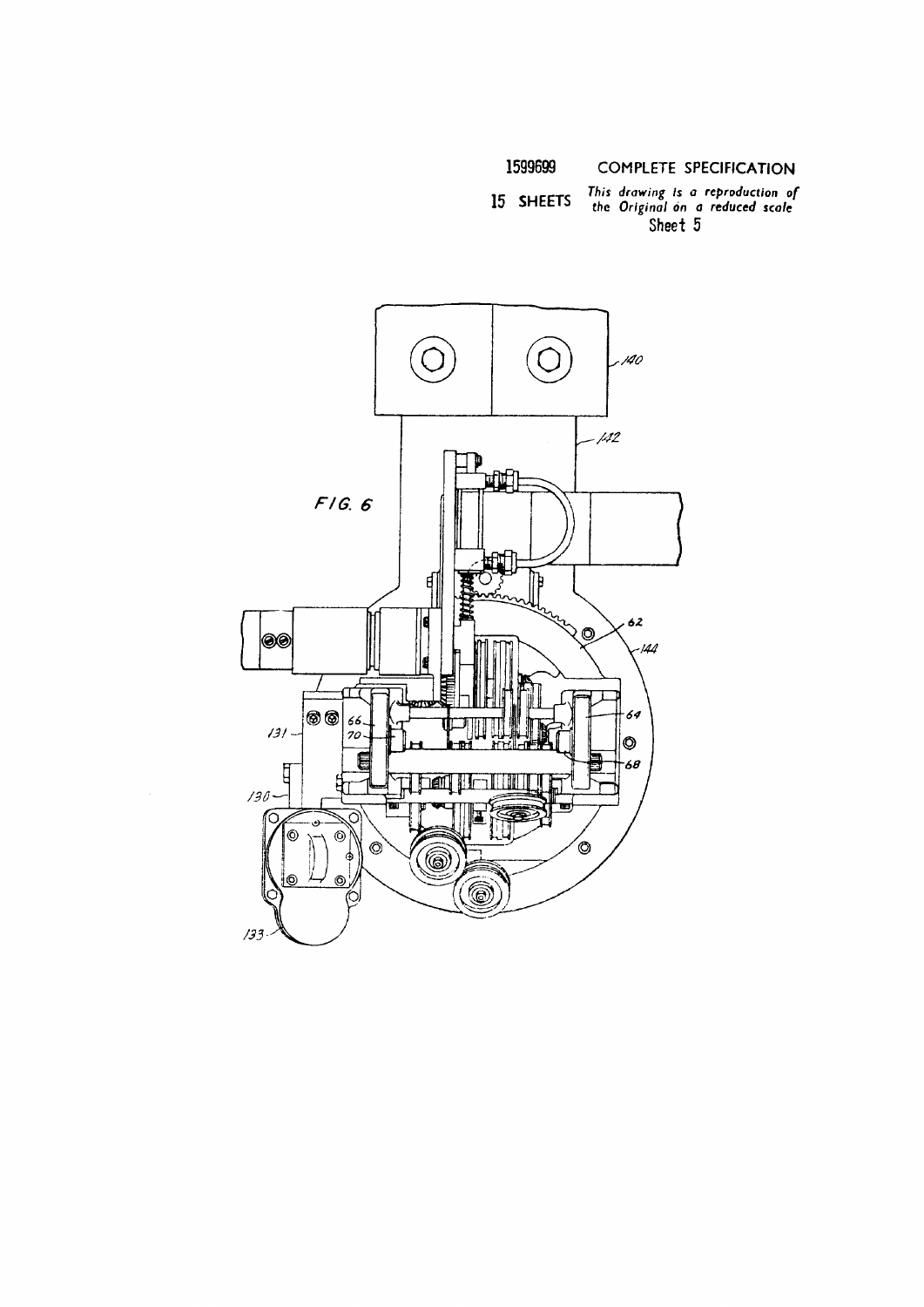$\ddot{\phantom{0}}$ 

### This drawing is a reproduction of<br>the Original on a reduced scale 15 SHEETS Sheet 6

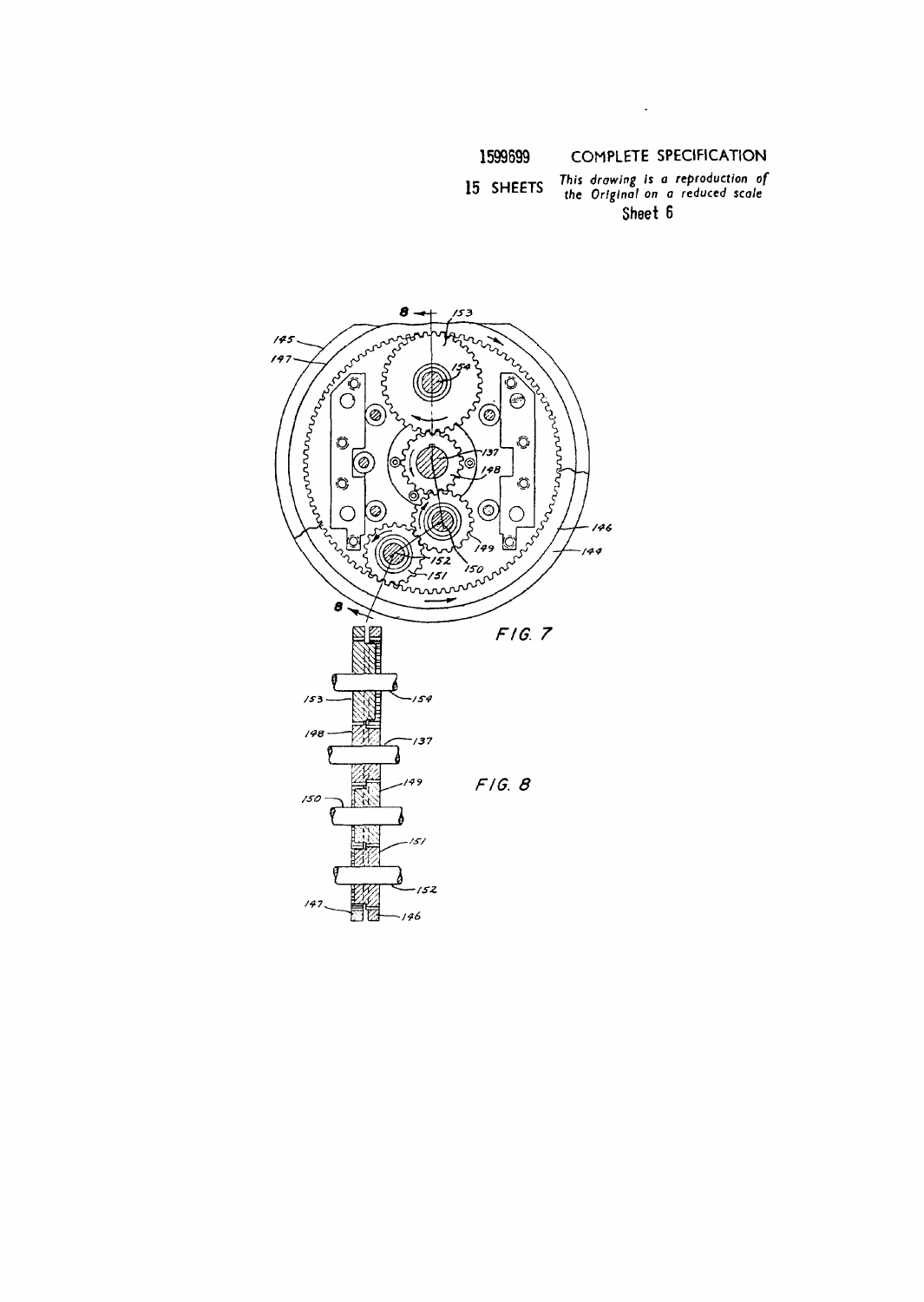This drawing is a reproduction of<br>the Original on a reduced scale<br>Sheet 7 15 SHEETS



 $F/G.9$ 

 $\hat{\mathcal{A}}$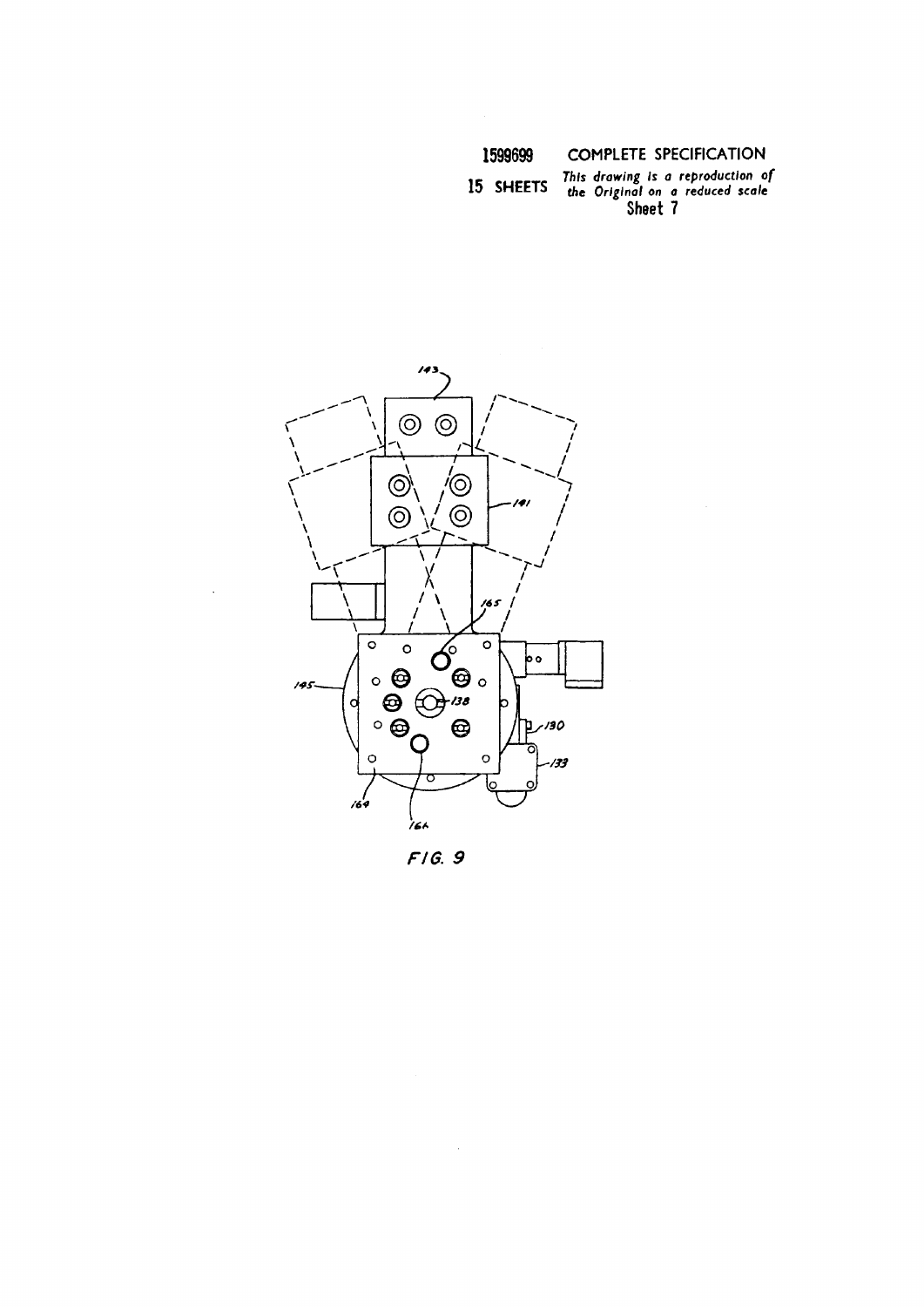## 15 SHEETS

# This drawing is a reproduction of<br>the Original on a reduced scale Sheet 8

 $\sim$ 

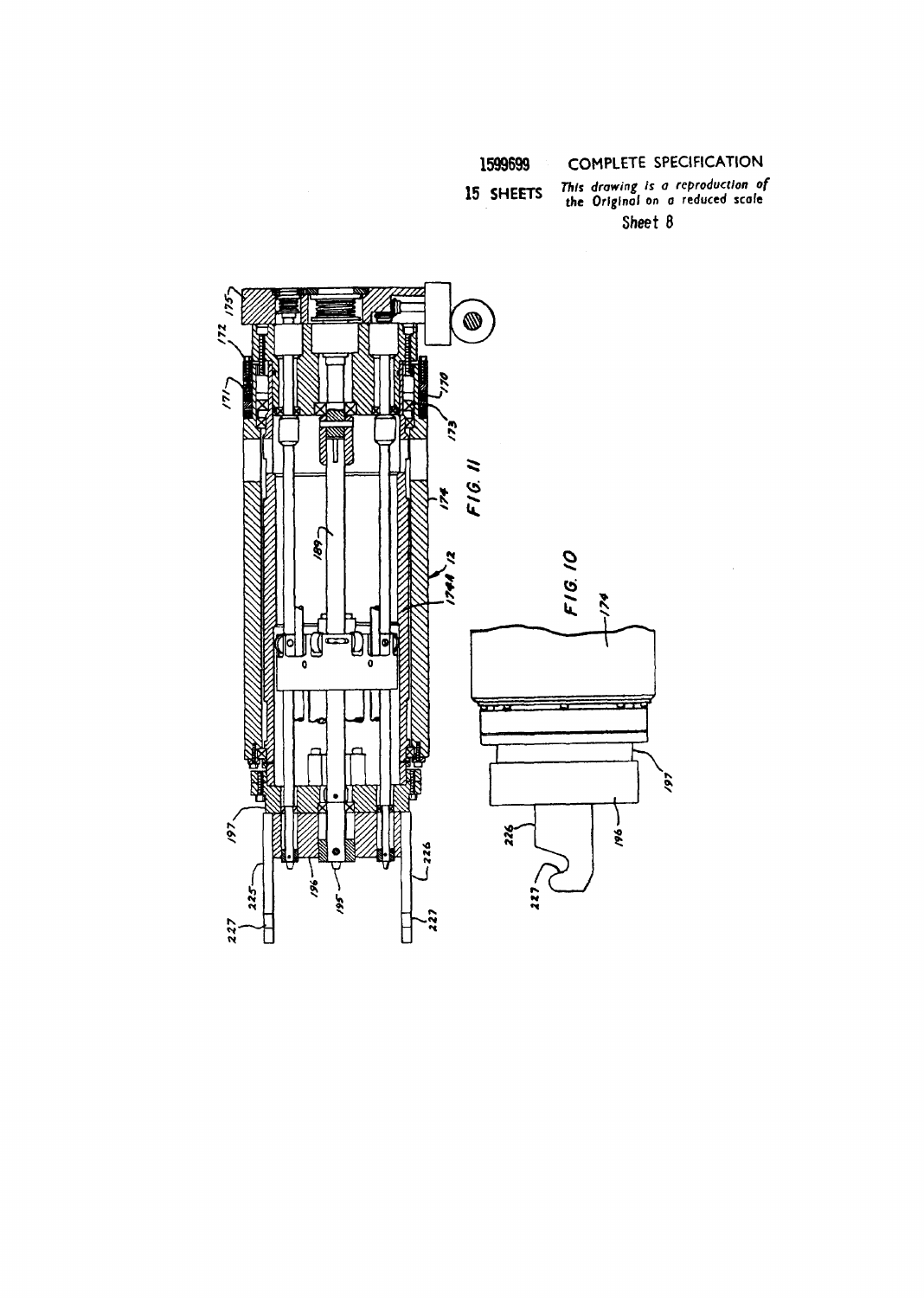

15 SHEETS

This drawing is a reproduction of<br>the Original on a reduced scale<br>Sheet 9

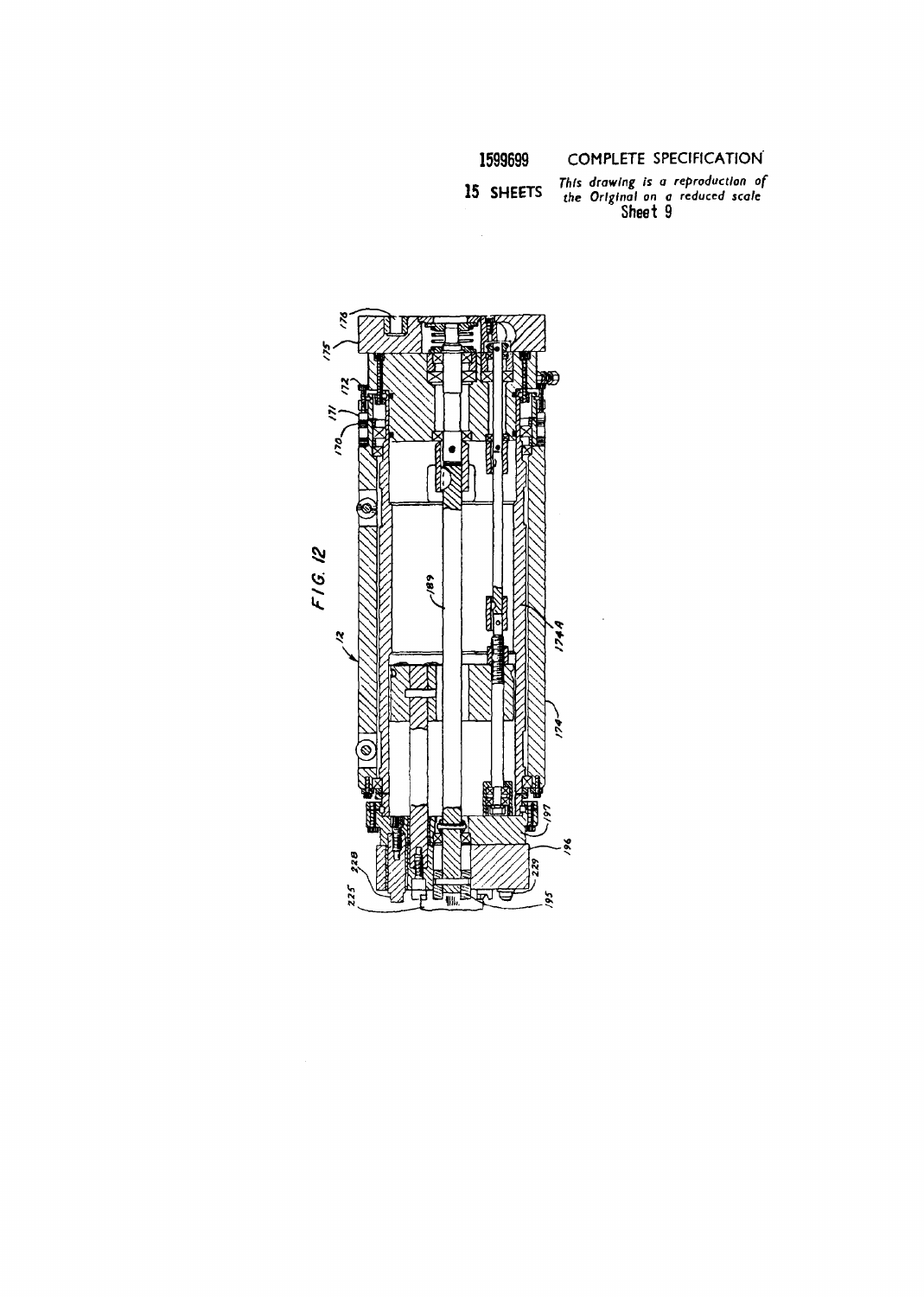This drawing is a reproduction of<br>the Original on a reduced scale<br>Sheet 10 15 SHEETS



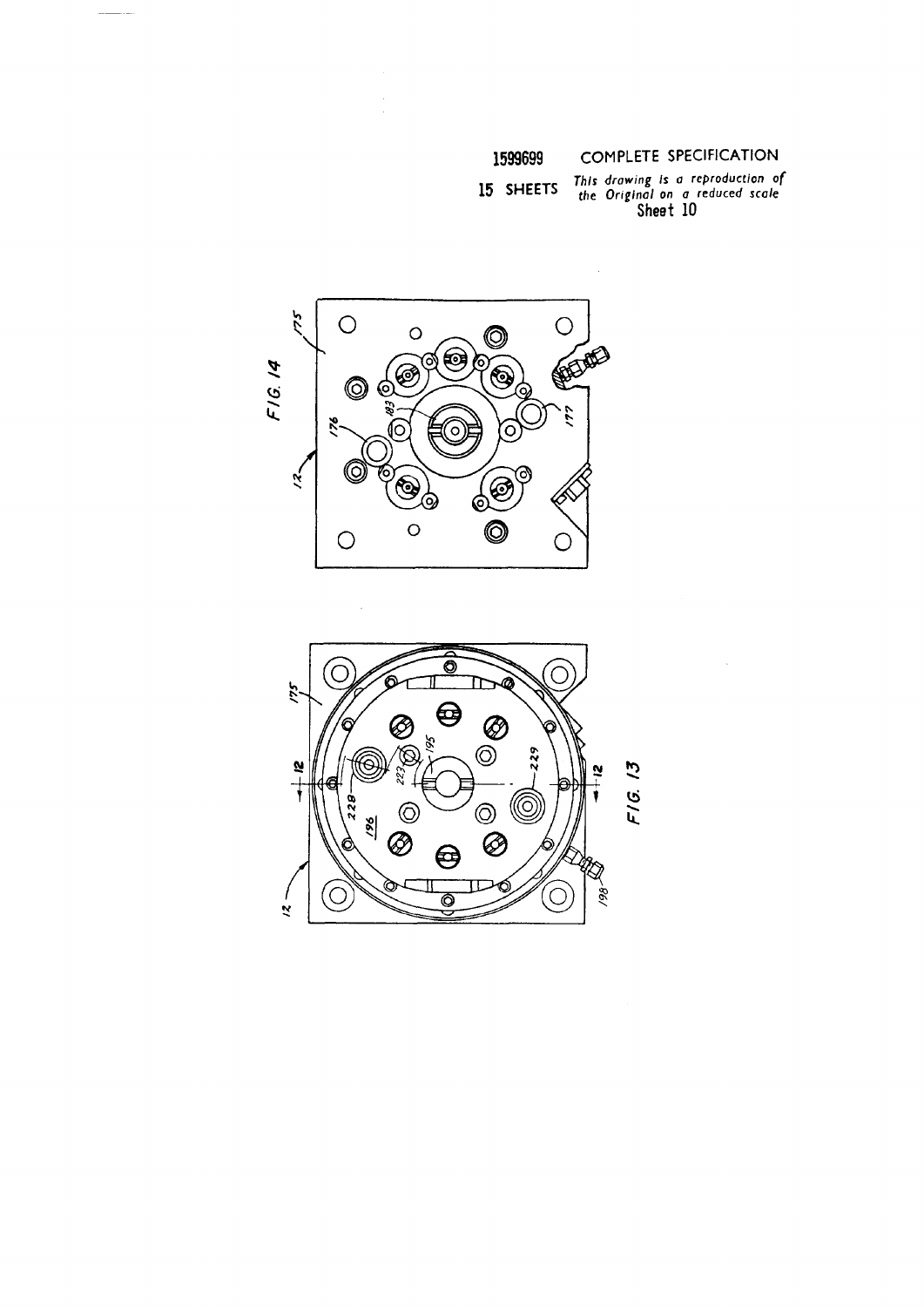15 SHEETS

This drawing is a reproduction of<br>the Original on a reduced scale<br>Sheet 11

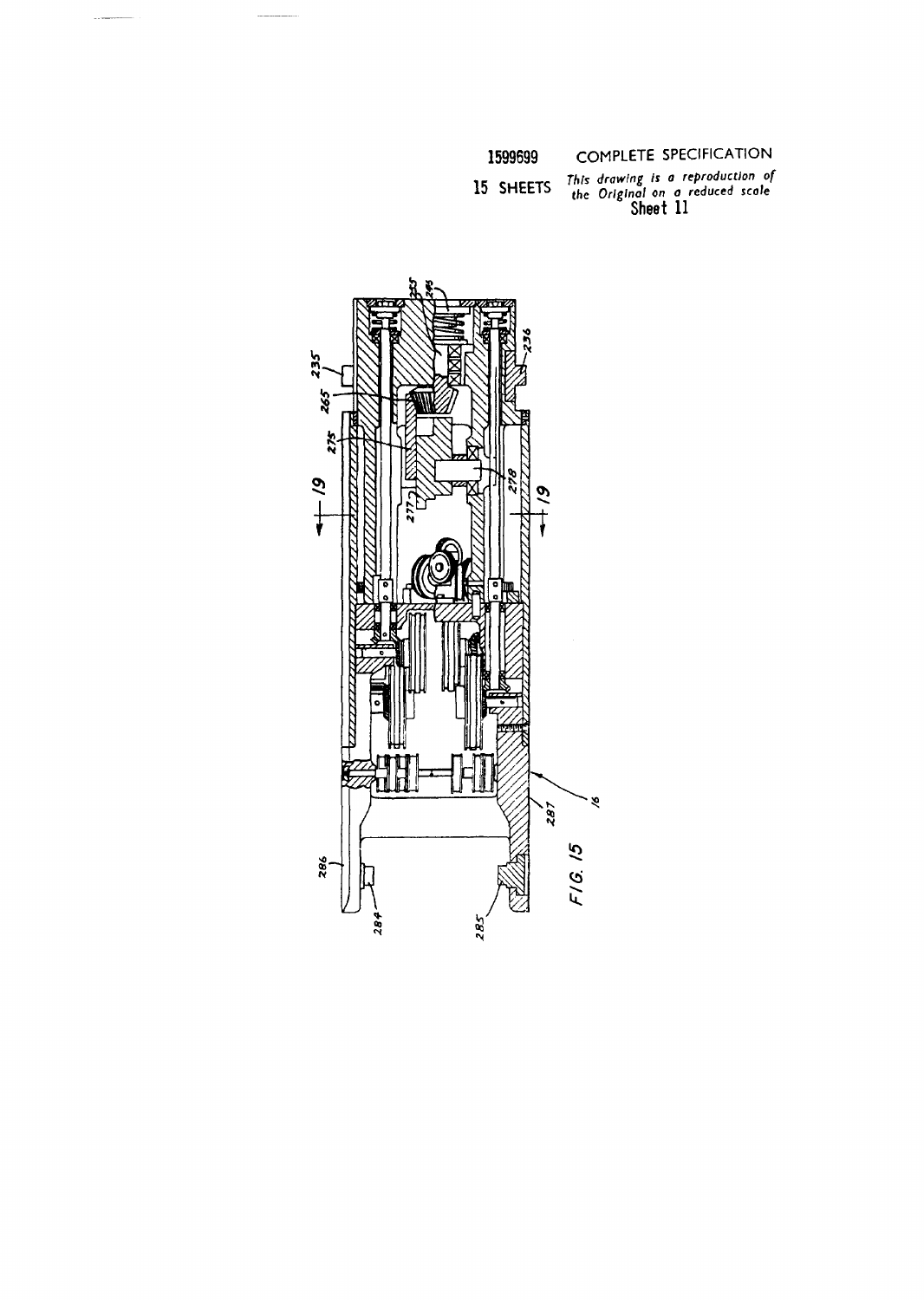This drawing is a reproduction of<br>the Original on a reduced scale 15 SHEETS Sheet 12

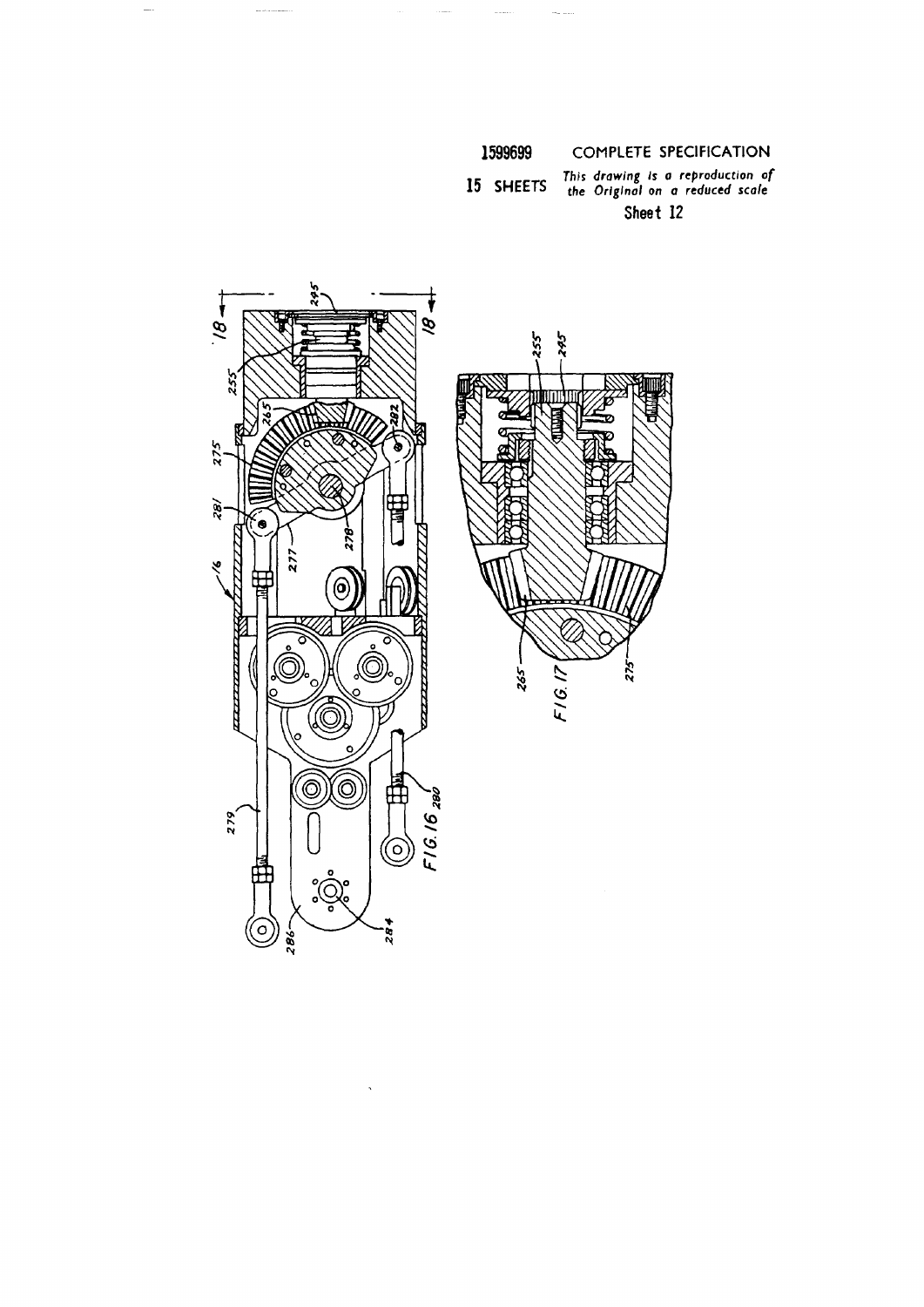## 15 SHEETS

This drawing is a reproduction of<br>the Original on a reduced scale<br>Sheet 13

 $\bar{\beta}$ 

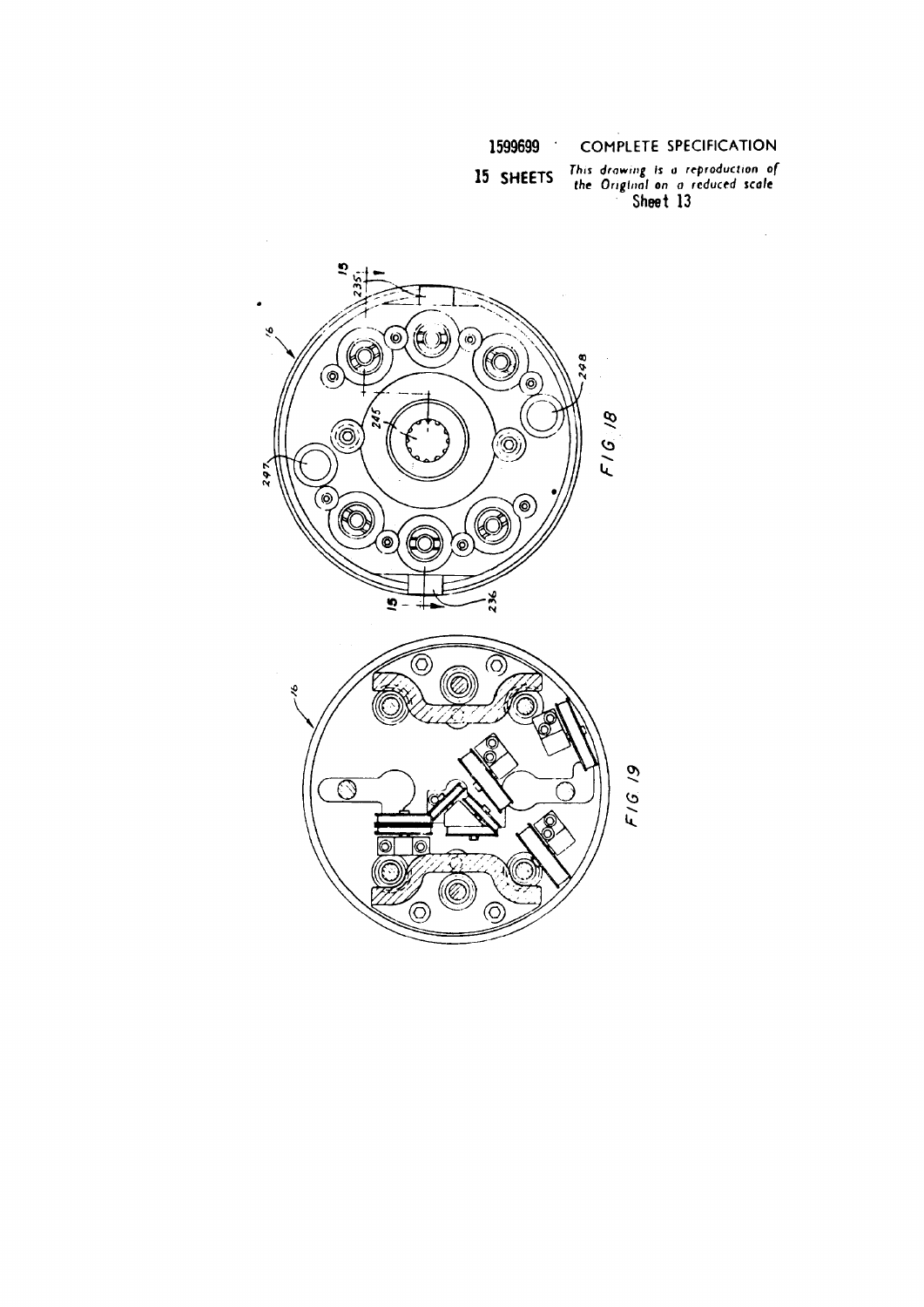15 SHEETS This drawing is a reproduction of<br>the Original on a reduced scale<br>Sheet 14



 $\ddot{\phantom{a}}$